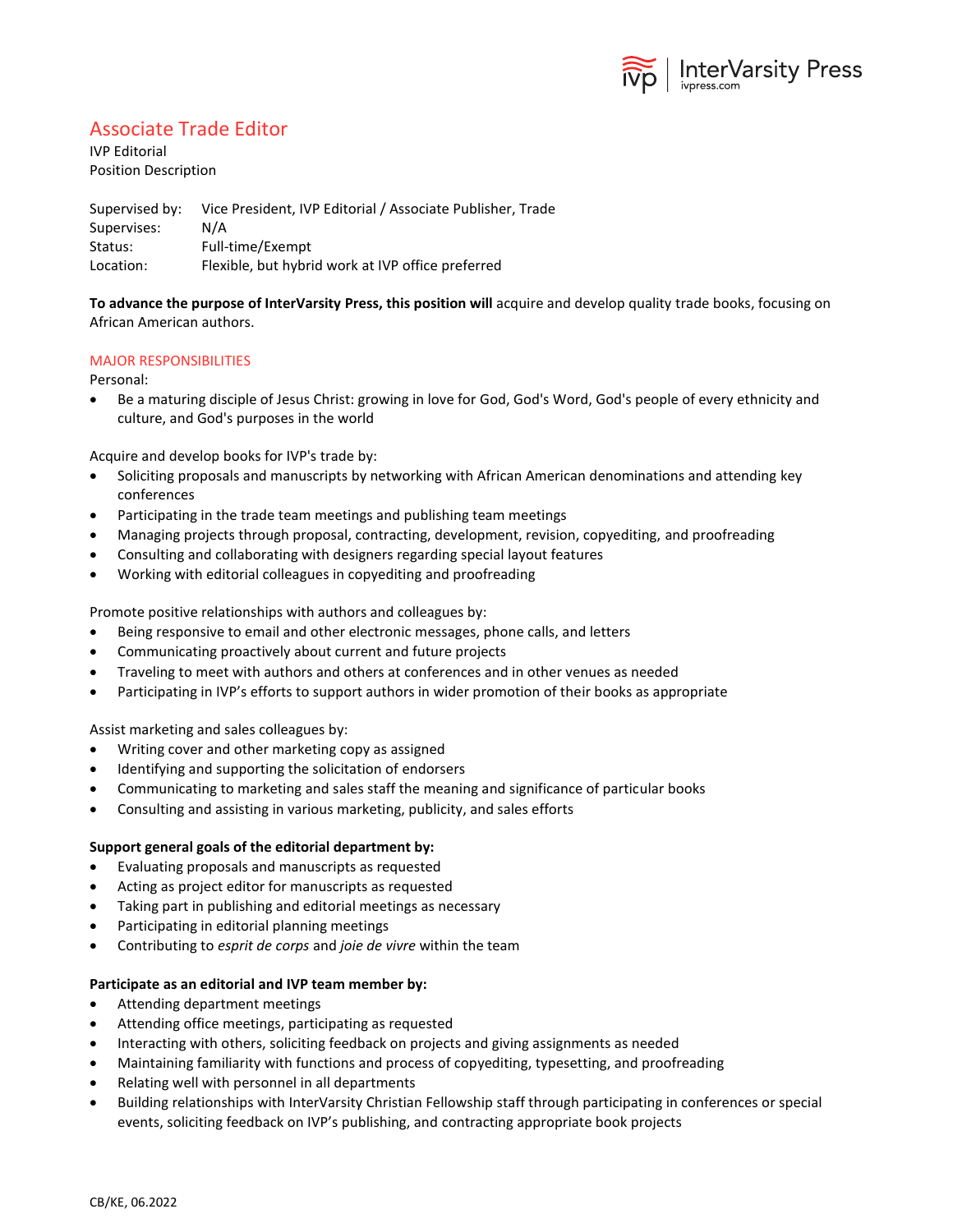

### **QUALIFICATIONS**

- Annually affirm InterVarsity's Statement of Faith as a maturing disciple of Jesus Christ
- Familiar with and networked within African American churches and denominations
- Graduate degree preferred
- Outstanding writing and editing skills, including analytical ability, judgment, and high capacity for attending to details
- Exceptional ability to adapt to and work with a wide range of people and personalities, especially authors, individually and in a team
- Excellent ability to plan, organize, and execute long-term, complex projects
- A working knowledge of current Microsoft Office applications is preferred, with proficiency in learning and using word-processing and other computer applications
- Ability to work independently, prioritize tasks, manage complex projects, respond effectively to multiple demands, stay organized, and meet deadlines
- Demonstrated commitment to confidentiality, customer service, and institutional alignment
- Flexibility for occasional travel to attend external events as needed and to coordinate meetings with authors as needed
- Demonstrated ability and commitment to work in a diverse team environment
- Flexibility to attend the Urbana Student Missions Conference every six years, Dec. 26-Jan.1, and National Staff Conference every three years (the year after Urbana), approximately Jan. 2-7

*External Candidates:* Please see instructions at ivpress.com/jobs-and-internships to complete your online application and send your resume and cover letter to ivpcareers@ivpress.com.

*For Internal Candidates Only:* Please download and complete the Internal Application Form and also send your resume to ivpcareers@ivpress.com